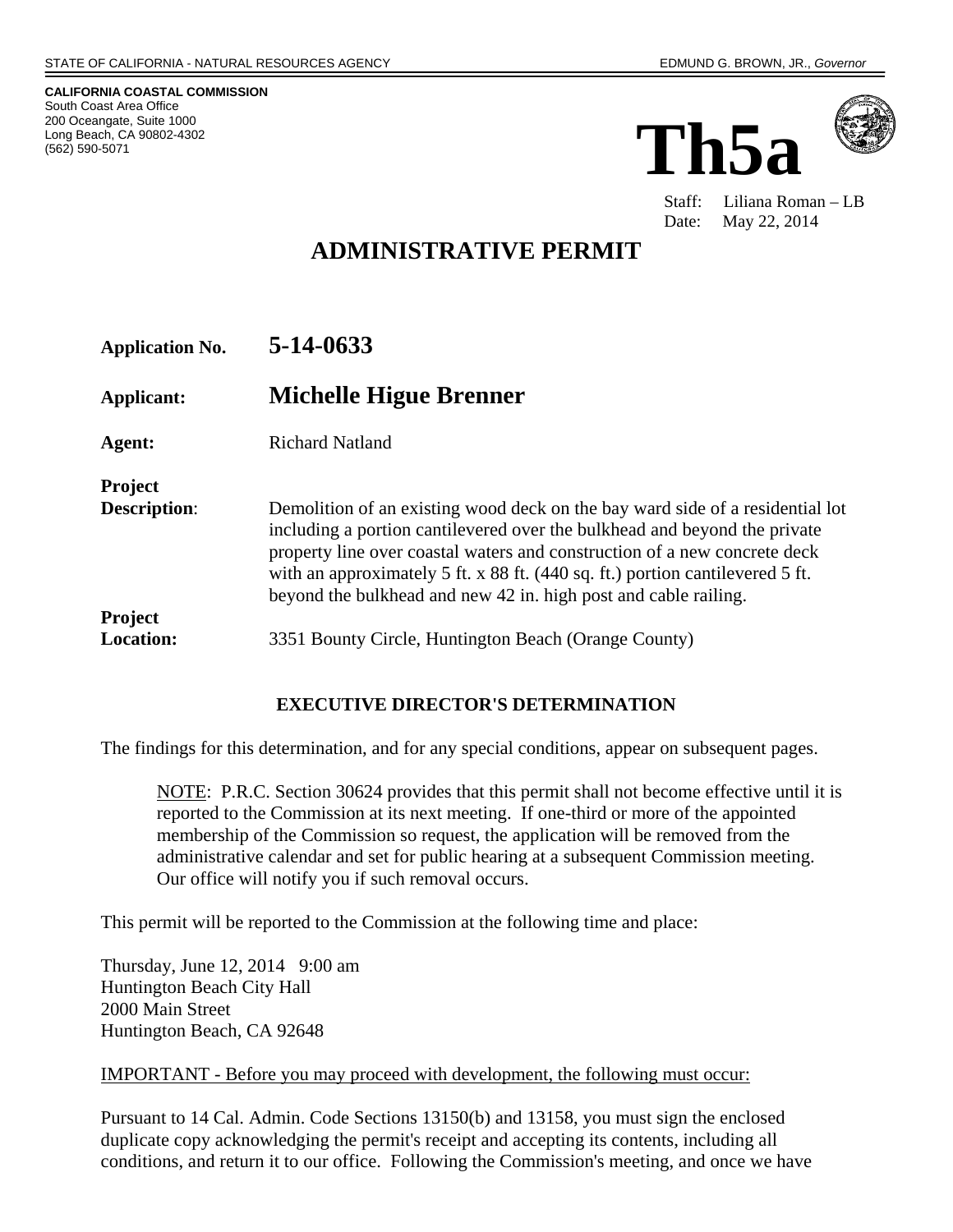received the signed acknowledgement and evidence of compliance with all special conditions, we will send you a Notice of Administrative Permit Effectiveness.

#### **BEFORE YOU CAN OBTAIN ANY LOCAL PERMITS AND PROCEED WITH DEVELOPMENT, YOU MUST HAVE RECEIVED BOTH YOUR ADMINISTRATIVE PERMIT AND THE NOTICE OF PERMIT EFFECTIVENESS FROM THIS OFFICE.**

 CHARLES LESTER Executive Director

 By: Liliana Roman Title: Coastal Program Analyst

## **STANDARD CONDITIONS:**

This permit is granted subject to the following standard conditions:

- 1. **Notice of Receipt and Acknowledgment.** The permit is not valid and development shall not commence until a copy of the permit, signed by the permittee or authorized agent, acknowledging receipt of the permit and acceptance of the terms and conditions, is returned to the Commission office.
- 2. **Expiration.** If development has not commenced, the permit will expire two years from the date the Commission voted on the application. Development shall be pursued in a diligent manner and completed in a reasonable period of time. Application for extension of the permit must be made prior to the expiration date.
- 3. **Interpretation.** Any questions of intent or interpretation of any term or condition will be resolved by the Executive Director or the Commission.
- 4. **Assignment.** The permit may be assigned to any qualified person, provided assignee files with the Commission an affidavit accepting all terms and conditions of the permit.
- 5. **Terms and Conditions Run with the Land.** These terms and conditions shall be perpetual, and it is the intention of the Commission and the permittee to bind all future owners and possessors of the subject property to the terms and conditions.

**SPECIAL CONDITIONS:** See pages five thru six.

#### **EXECUTIVE DIRECTOR'S DETERMINATION (continued):**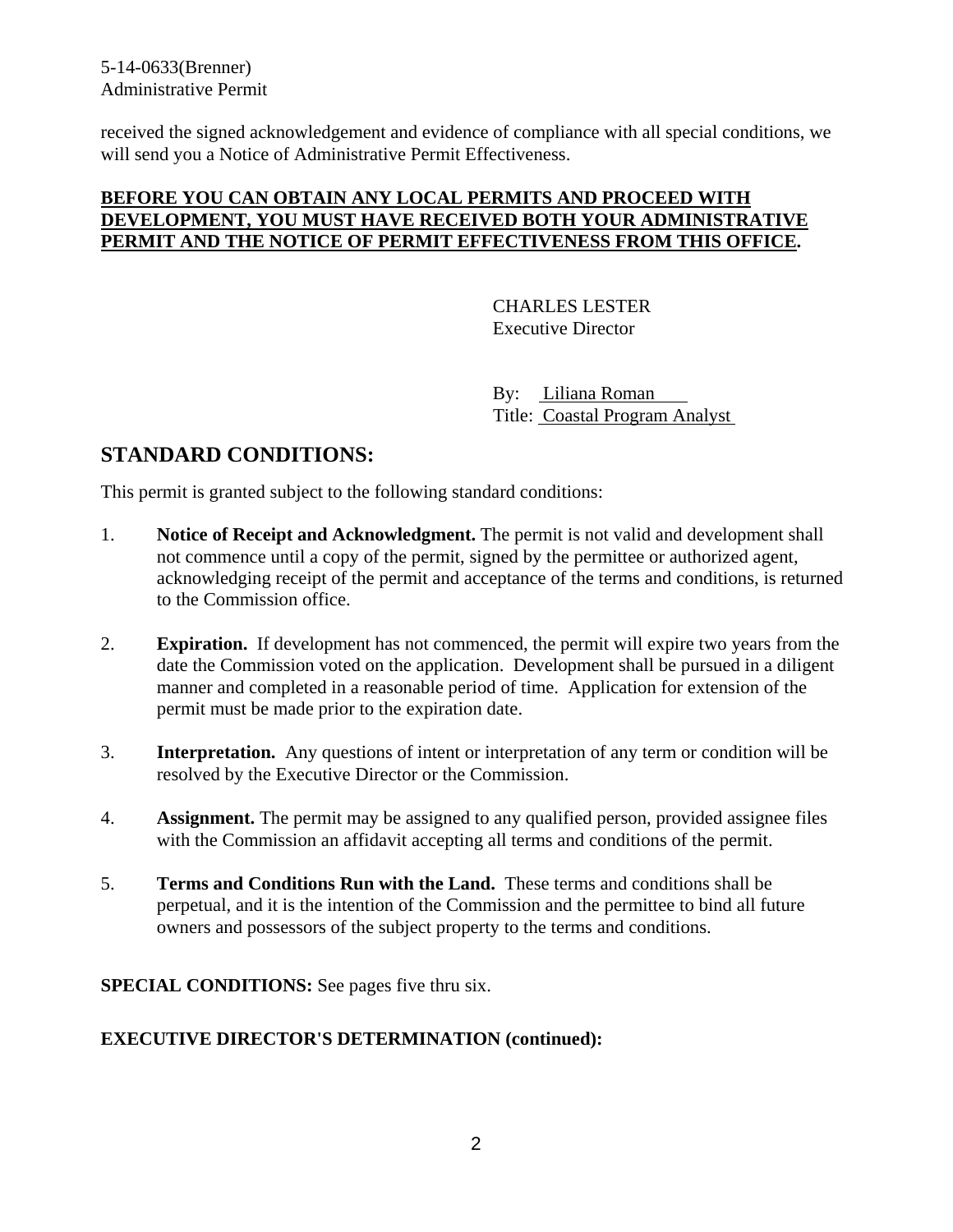The Executive Director hereby determines that the proposed development is a category of development, which, pursuant to PRC Section 30624, qualifies for approval by the Executive Director through the issuance of an Administrative Permit. Subject to Standard and Special Conditions as attached, said development is in conformity with the provisions of Chapter 3 of the Coastal Act of 1976 and will not have any significant impacts on the environment within the meaning of the California Environmental Quality Act. If located between the nearest public road and the sea, this development is in conformity with the public access and public recreation policies of Chapter 3.

## **FINDINGS FOR EXECUTIVE DIRECTOR'S DETERMINATION:**

#### **A. PROJECT DESCRIPTION**

The subject site is a residentially zoned bayfront lot located at 3351 Bounty Circle on Admiralty Island, Huntington Beach, (within Huntington Harbor) Orange County (**Exhibit 1**). The applicant proposes to demolish an existing wood cantilevered deck beyond the private property line over coastal waters and replace it with a concrete cantilevered deck. Additionally, a 42 in. tall post and cable type of railing is proposed along the perimeter of the proposed new concrete cantilevered deck. The site is currently developed with a single-family residence on a bulkhead lot and a private dock. Virtually the entire water frontage in Huntington Harbor is supported by bulkheads. Most of the Huntington Harbor water frontage is developed with single family homes, many of which also have cantilevered decks and boat docks over public waters. The subject site already has a cantilevered deck (proposed to be replaced) as do adjacent properties. The proposed deck is similar in function to the other cantilevered decks associated with residential development within Huntington Harbor. The proposed development is consistent with past Commission actions in the area. The nearest public access in the area is less than a half mile northwest, where Admiralty St. ends at the Pacific Ocean in Sunset Beach.

Specifically, the proposed concrete deck is 88 ft. long and cantilevered 5 ft. beyond the bulkhead, over coastal waters, with a 42 in. tall post and cable railing along the perimeter of the cantilevered deck. Project plans are included in **Exhibit 2**. The proposed deck and railing is associated with the adjacent single family residential use. To address water quality concerns, the applicant is proposing directing deck drainage and runoff landward of the deck on the subject lot. All work will occur from the landward side of the deck. The proposed construction will not disturb bay waters or bay bottom sediments.

The City of Huntington Beach has a certified Local Coastal Program. However, due to the project location seaward of the mean high tide line, the project is within an area of the Commission's retained permit jurisdiction. Nonetheless, the City's certified Local Coastal Program may be used as guidance. The land use designation at the site is Open Space – Water  $(OS - W)$ . The site is zoned Open Space Water Recreation. The proposed development is consistent with the City's certified LCP, specifically with Implementation Plan Chapter 213 Open Space District, which allows private cantilevered decks abutting residential uses, and with Chapter 210, which provides standards for cantilevered decks in Huntington Harbor in the Open Space Water Recreation zone. The City of Huntington Beach reviewed the proposed plans and issued Approval-in-Concept dated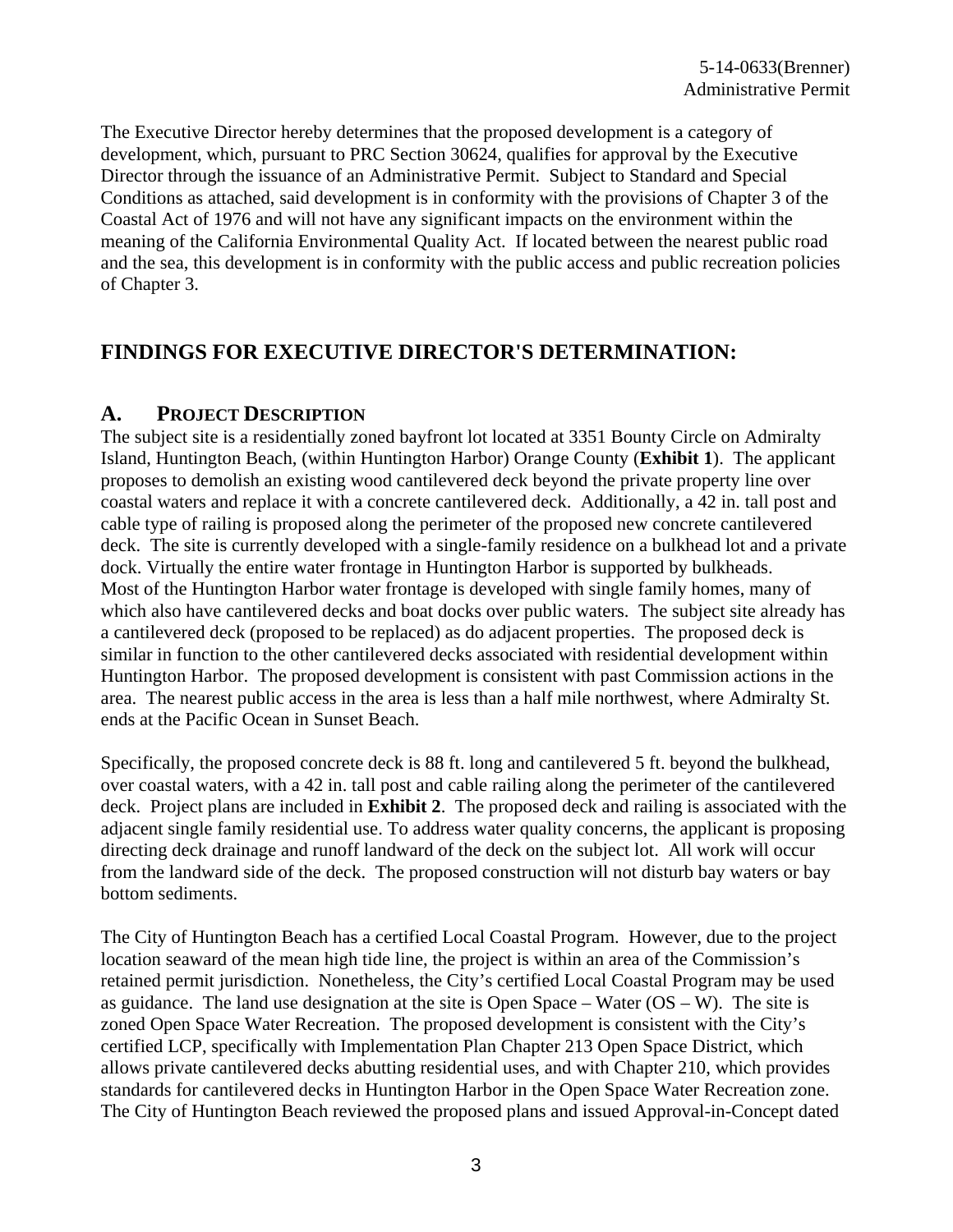4/2/14. All work will occur from the landward side of the deck.

The proposed deck would cantilever over the open waters of Huntington Harbor. In this area of Huntington Harbor, the water area is owned by the State and administered by the City of Huntington Beach. Although cantilevered, the proposed deck would preclude the general public from utilizing the public water area underneath the dock for recreation or navigational purposes. However, no lease to use the water area for their proposed private uses is required from the City as is typically required for areas under the State Lands Commission's jurisdiction. The proposed development consisting of demolition and replacement of a cantilevered concrete deck on an existing developed residential lot on a bulkhead lot will not have any new adverse impact on public access to the coast or to nearby recreational facilities. There is no sandy beach area in front of the subject site, therefore, in this case, the placement of a concrete deck cantilevered 5 ft. beyond the bulkhead would not create an impediment to public access as there is no opportunity for the public to walk upon the land in front of the bulkhead at this site.

In this case, there is an existing significant pattern of development of deck extensions cantilevered 5 ft. over the bulkhead (**Exhibit 1, page 2**). Thus, the construction of a cantilevered deck at this site and in this location would not be establishing a new pattern of development (nor create an adverse public access condition, as previously mentioned).

The Commission imposes **Special Condition 2** stating that the approval of a coastal development permit for the project does not waive any public rights or interest that exist or may exist on the property or on adjacent public waters.

### **B. HABITAT**

As conditioned, the development will not result in significant degradation of adjacent habitat, recreation areas, or parks and is compatible with the continuance of those habitat, recreation, or park areas. Therefore, the Commission finds that the project, as conditioned, conforms to Section 30240(b) of the Coastal Act.

## **C. DEVELOPMENT**

The development is located within an existing developed area and is compatible with the character and scale of the surrounding area. However, the proposed project raises concerns that any future repair and maintenance of the project site potentially may result in a development which is not consistent with the Chapter 3 policies of the Coastal Act and the Commission's regulations. Section 13252 of the Commission's regulations provides that certain repair and maintenance activities require a coastal development permit because they involve a risk of substantial adverse impacts to coastal resources. Activities that involve a risk of such impacts include, in part, using mechanized construction equipment or construction materials within 20 feet of coastal waters or streams. Since the proposed concrete deck cantilevers over open coastal waters, future maintenance activities on the concrete deck involve a risk of substantial adverse impacts to coastal waters because such activities may involve the use of mechanized equipment or construction materials over open coastal waters. Therefore, to assure that future development is consistent with the Chapter 3 policies of the Coastal Act, the Commission imposes **Special Condition 5** requiring the applicant to apply for an amendment to this CDP or a new CDP, if applicable, for any future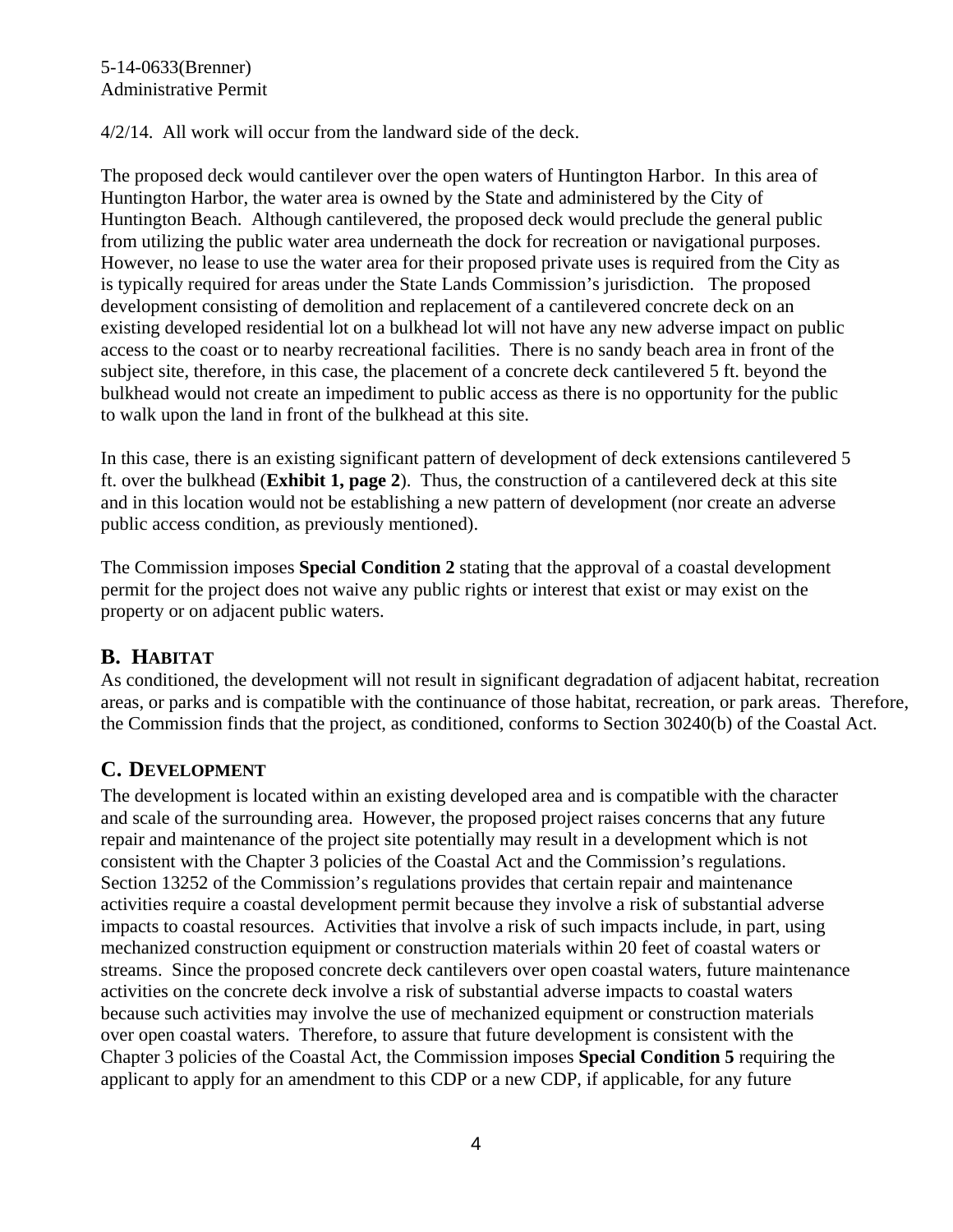development within the subject site. As conditioned the development conforms to the Chapter 3 policies of the Coastal Act.

## **D. PUBLIC ACCESS**

The proposed development will not affect the public's ability to gain access to, and/or to use the coast and nearby recreational facilities. Therefore, as proposed and as conditioned, the project conforms to Sections 30210 through 30214, Sections 30220 through 30224, and 30252 of the Coastal Act.

## **E. WATER QUALITY**

The proposed work will be occurring on, within, or adjacent to coastal waters. The storage or placement of construction material, debris, or waste in a location where it could be discharged into coastal waters would result in an adverse effect on the marine environment. To reduce the potential for construction related impacts on water quality, the Commission imposes special conditions requiring, but not limited to, the appropriate storage and handling of construction equipment and materials to minimize the potential of pollutants to enter coastal waters. To reduce the potential for post-construction impacts to water quality the Commission requires the continued use and maintenance of post construction BMPs. As conditioned, the Commission finds that the development conforms to Sections 30230 and 30231 of the Coastal Act.

## **F. LOCAL COASTAL PROGRAM**

The LUP for the City of Newport Beach was effectively certified on May 19, 1982. The certified LUP was updated on October 8, 2009. As conditioned, the proposed development is consistent with Chapter 3 of the Coastal Act and with the certified Land Use Plan for the area. Approval of the project, as conditioned, will not prejudice the ability of the local government to prepare a Local Coastal Program that is in conformity with the provisions of Chapter 3.

## **G. CALIFORNIA ENVIRONMENTAL QUALITY ACT (CEQA)**

As conditioned, there are no feasible alternatives or additional feasible mitigation measures available that would substantially lessen any significant adverse effect that the activity may have on the environment. Therefore, the Commission finds that the proposed project, as conditioned to mitigate the identified impacts, is the least environmentally damaging feasible alternative and can be found consistent with the requirements of the Coastal Act to conform to CEQA.

## **SPECIAL CONDITIONS:**

This permit is granted subject to the following special conditions:

### 1. **Construction Responsibilities and Debris Removal.**

- (a) No construction materials, equipment, debris, or waste shall be placed or stored where it may be subject to wave, wind, or rain erosion and dispersion.
- (b) Any and all construction material shall be removed from the site within 10 days of completion of construction.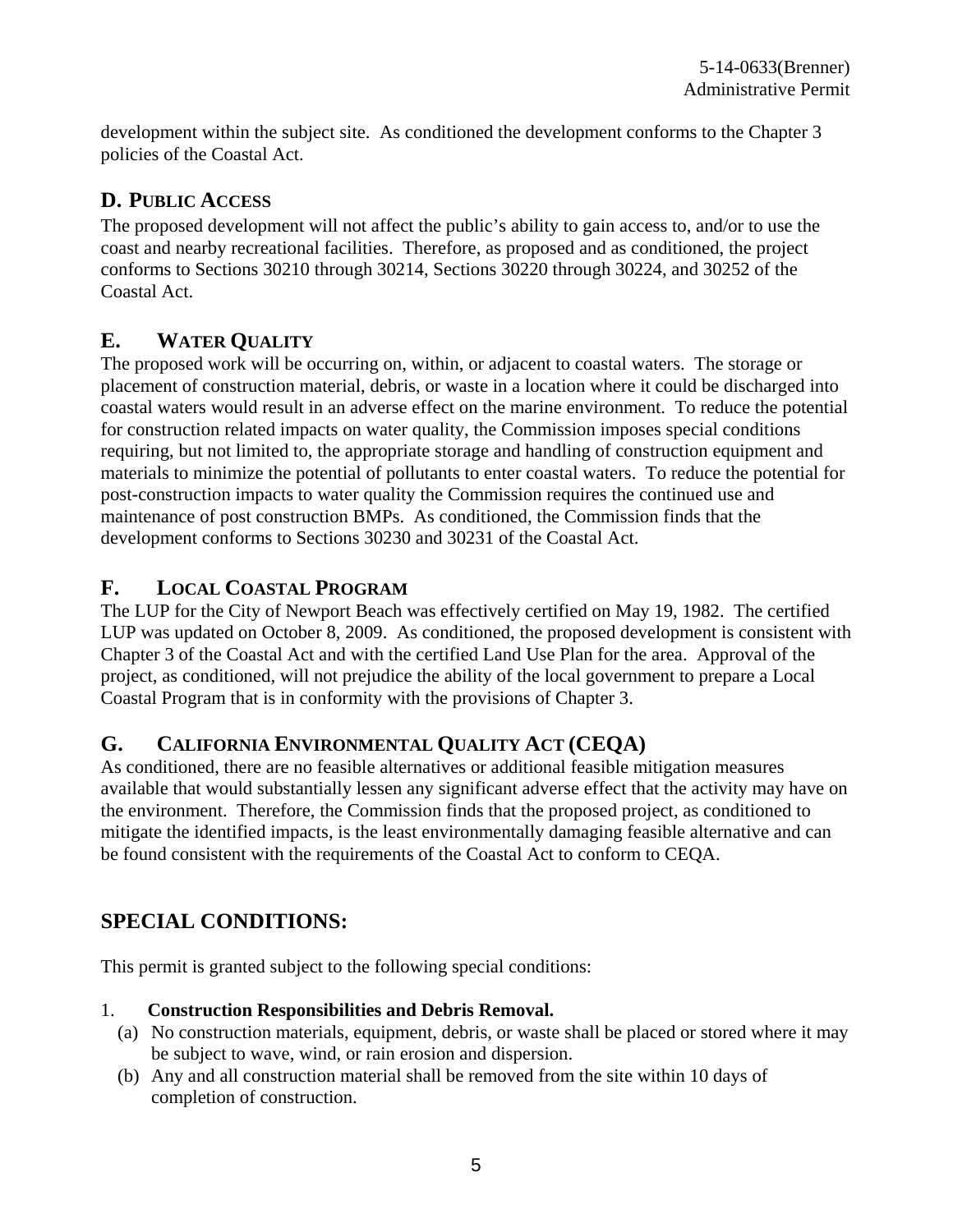- (c) Machinery or construction materials not essential for project improvements shall not be allowed at any time in the intertidal zone.
- (d) If turbid conditions are generated during construction a silt curtain shall be utilized to control turbidity.
- (e) Floating booms shall be used to contain debris discharged into coastal waters and any debris discharged shall be removed as soon as possible but no later than the end of each day.
- (f) Non-buoyant debris discharged into coastal waters shall be recovered by divers as soon as possible after loss.
- 2. **Public Rights.** The Coastal Commission's approval of this permit shall not constitute a waiver of any public rights that exist or may exist on the property. The permittee shall not use this permit as evidence of a waiver of any public rights that may exist on the property.
- 3. **Future Improvements.** This permit is only for the development described in Coastal Development Permit No. 5-14-0633. Pursuant to Title 14 California Code of Regulations Section 13253(b)(6), the exemptions otherwise provided in Public Resources Code Section 30610(b) shall not apply to this development governed by the Coastal Development Permit No. 5-14-0633. Accordingly, any future improvements to the structures authorized by this permit, including but not limited to, repair and maintenance identified as requiring a permit in Public Resources Section 30610(d) and Title 14 California Code of Regulations Sections 13252(a)-(b), shall require an amendment to Permit No. 5-14-0633 from the Commission or shall require an additional coastal development permit from the Commission or from the applicable certified local government.

### **ACKNOWLEDGMENT OF PERMIT RECEIPT/ACCEPTANCE OF CONTENTS:**

\_\_\_\_\_\_\_\_\_\_\_\_\_\_\_\_\_\_\_\_\_\_\_\_\_\_\_\_ \_\_\_\_\_\_\_\_\_\_\_\_\_\_\_\_\_\_\_\_\_\_

I/We acknowledge that I/we have received a copy of this permit and have accepted its contents including all conditions.

Applicant's Signature Date of Signing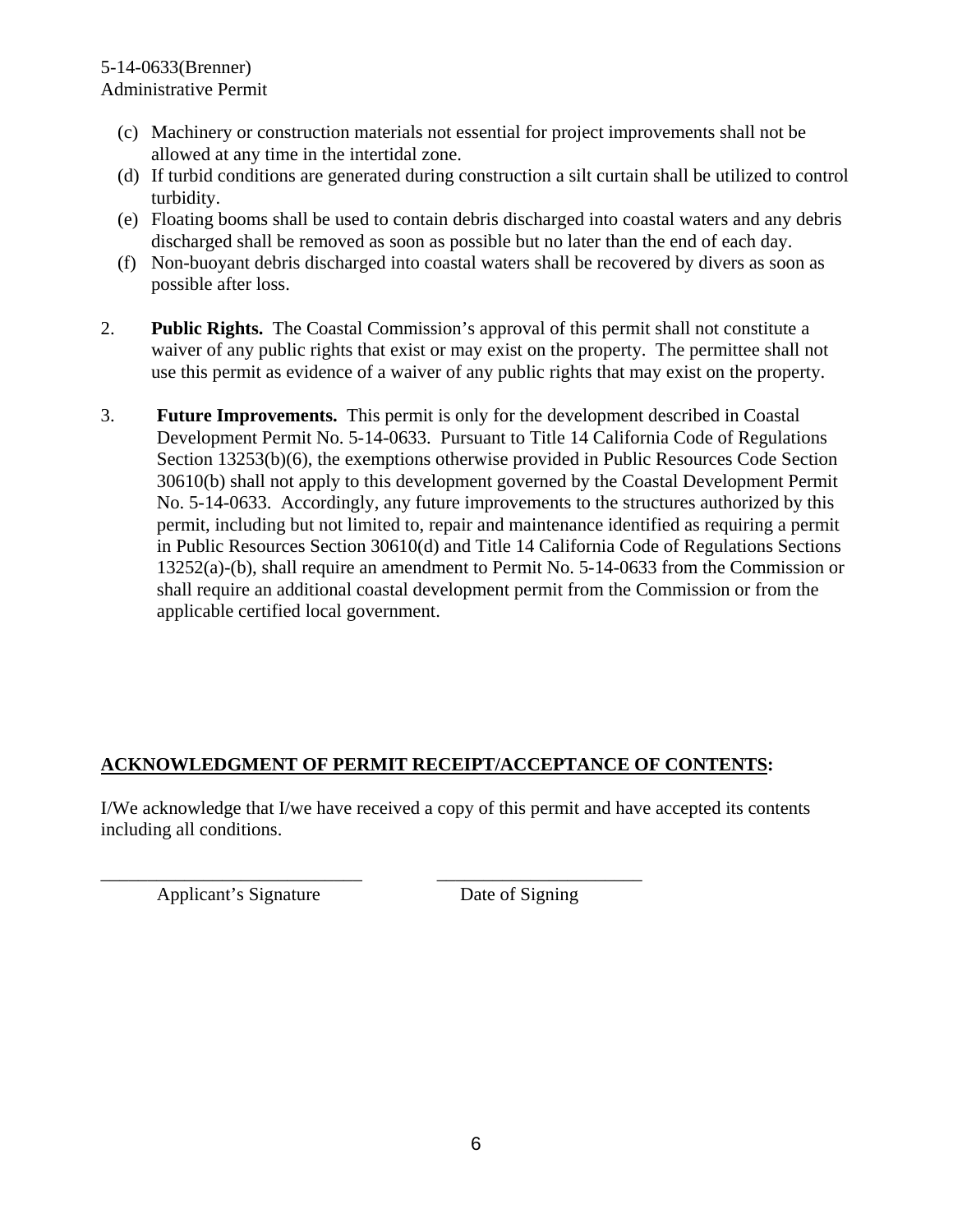

> subject<br>site

# **COASTAL COMMISSION**

EXHIBIT#  $OF<sup>2</sup>$ PAGE.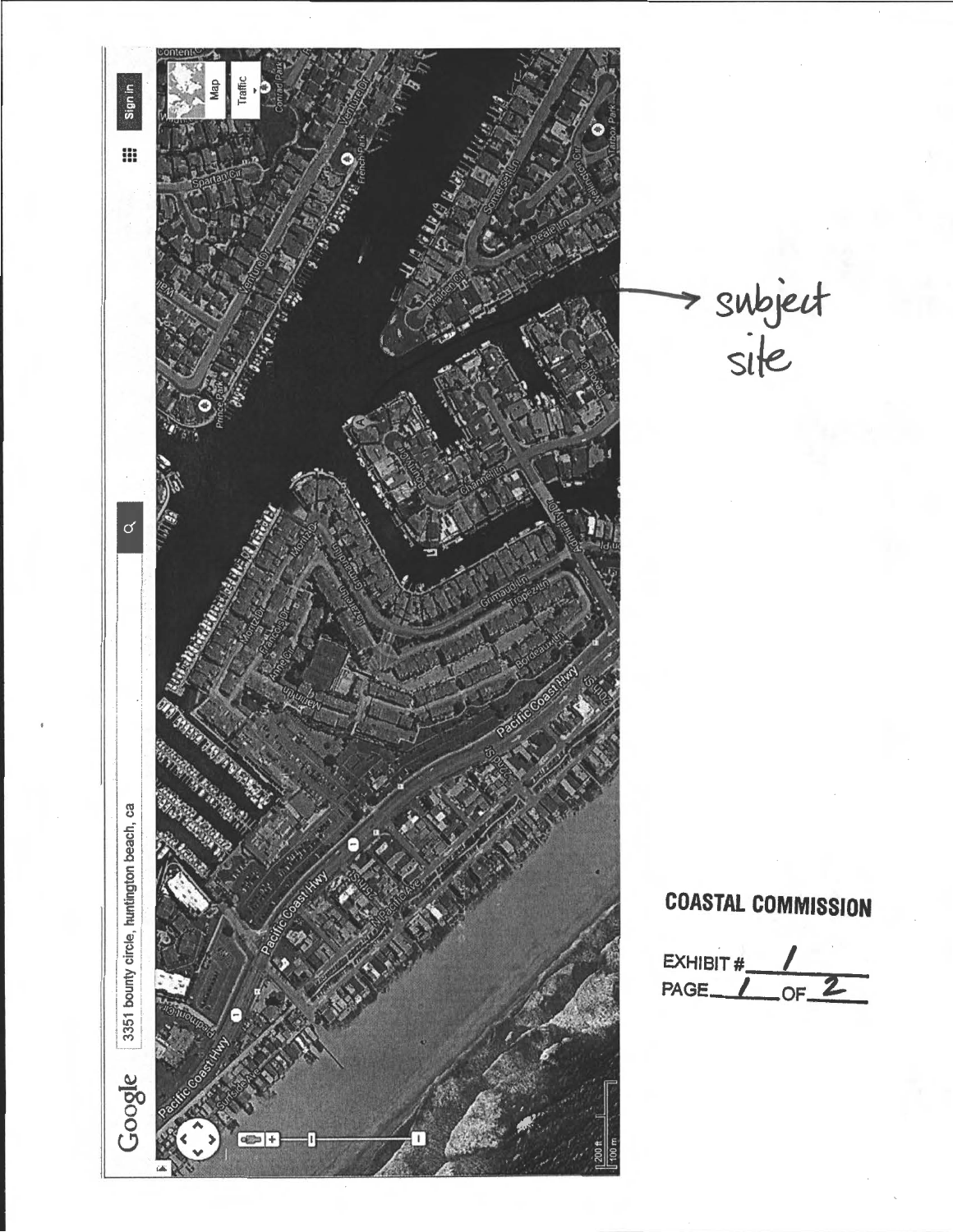

 $\Rightarrow$  subject

# **COASTAL COMMISSION**

EXHIBIT  $\frac{1}{2}$  of 2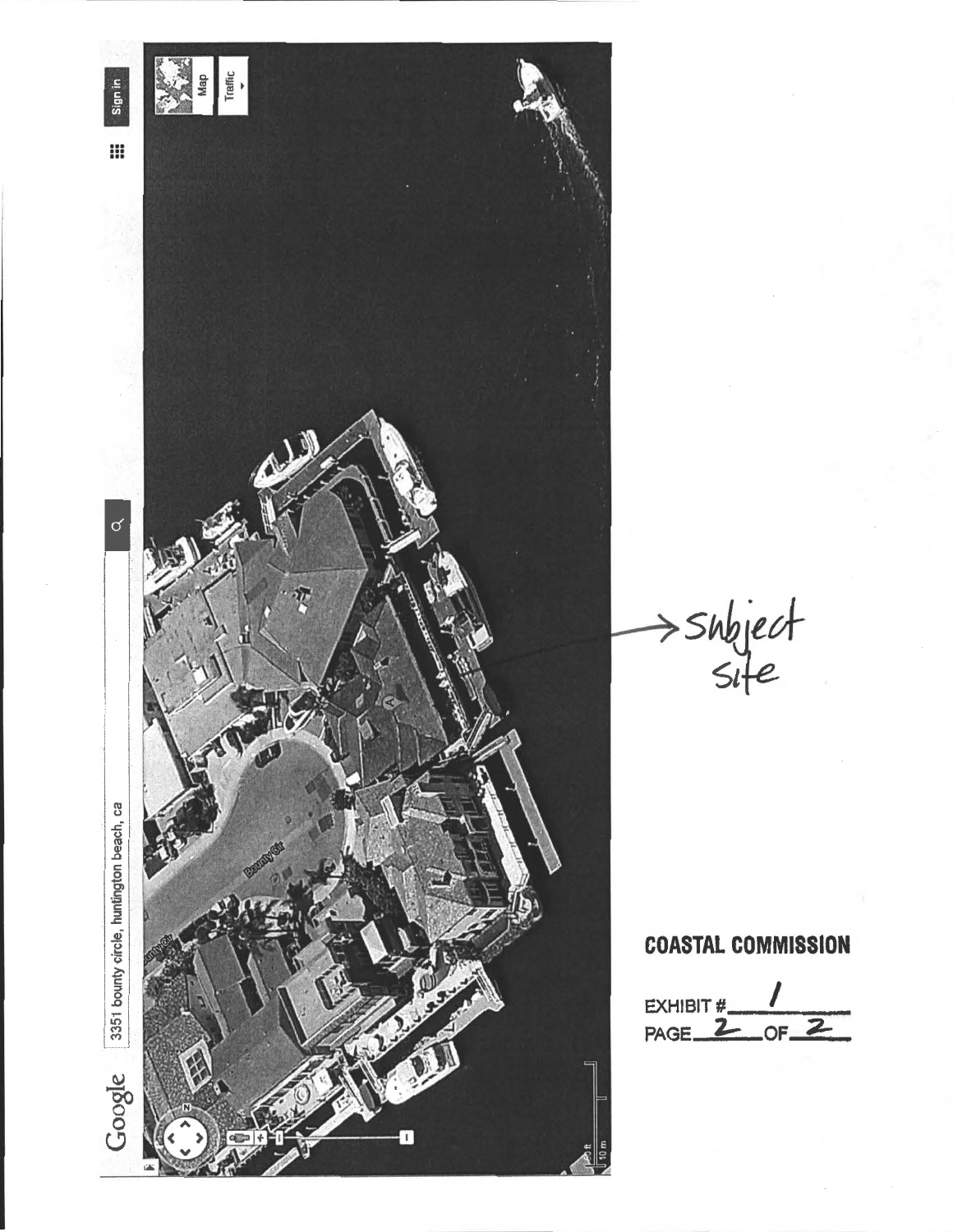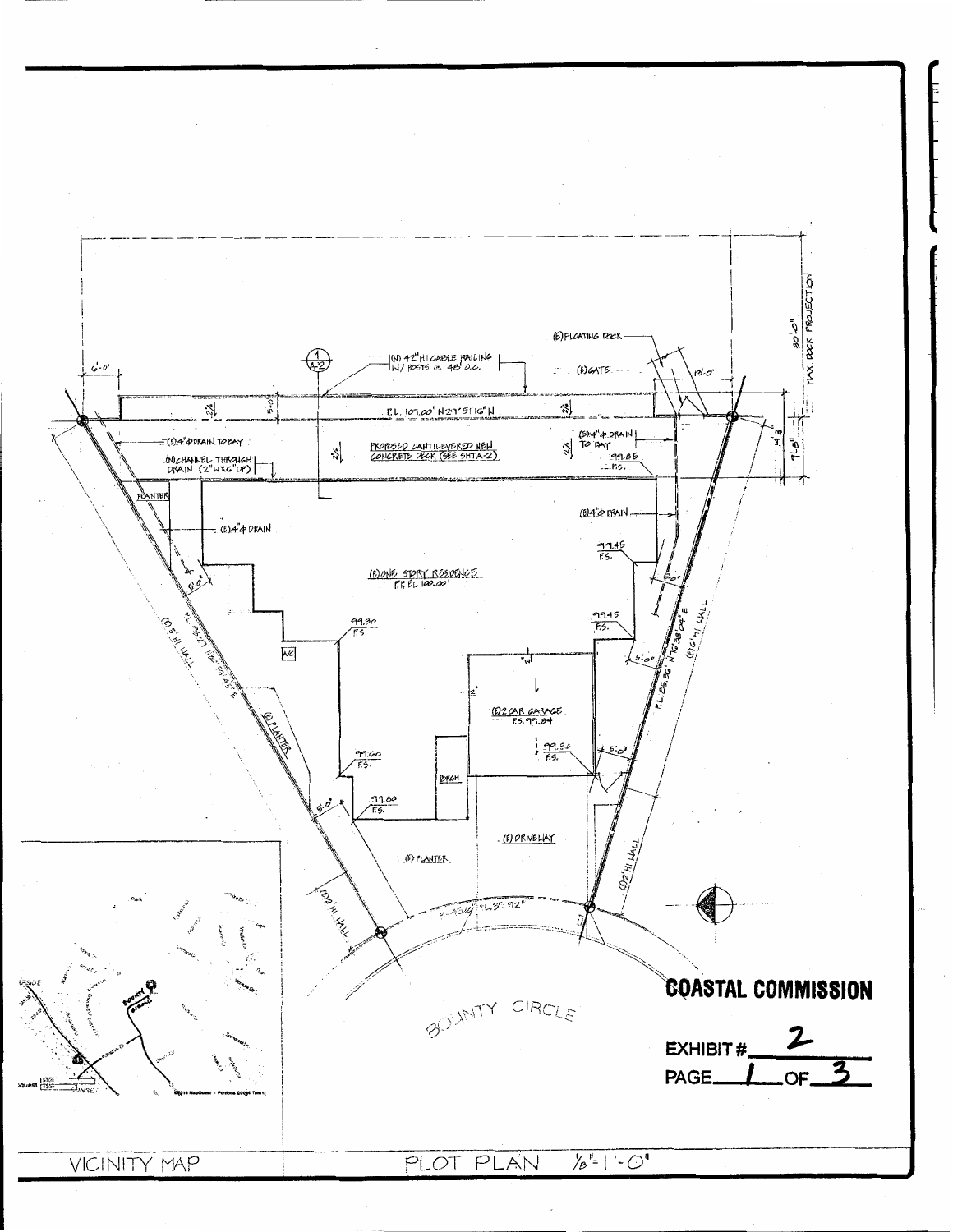